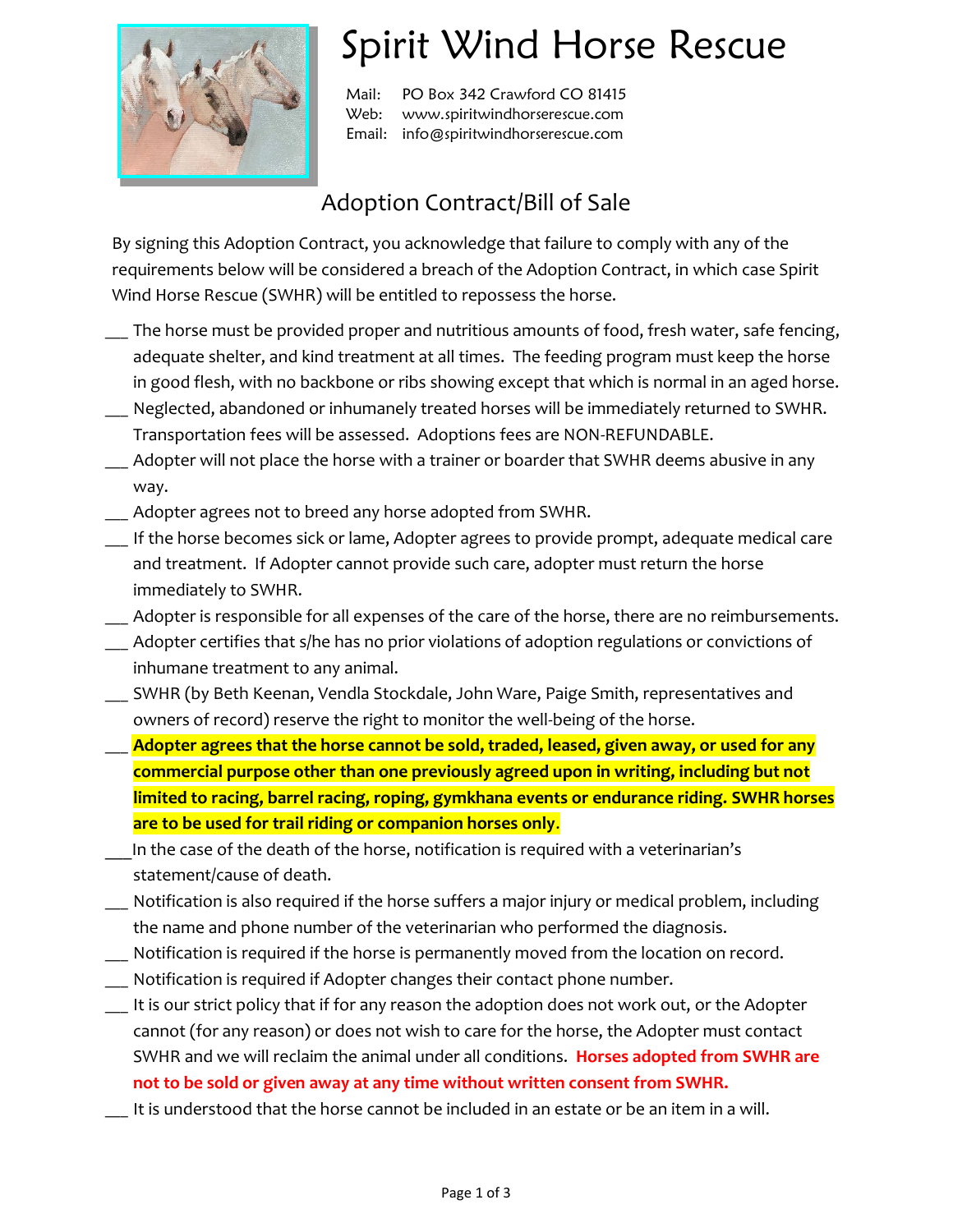- It is expressly understood that SWHR places the horse with no warranty as to the physical condition or temperament of the horse. Adopter accepts this horse as is with all defects, either observable or unobservable and assumes all risk for such horse from the date of signing of this Contract.
- Adopter releases SWHR and its representatives from any claim, cause of action, or liability for any injury or damage to persons or property once the animal is in his/her possession.
- Adopter assumes all responsibility for the horse's actions after the effective date of this Contract.
- Adopter agrees to hold SWHR and its representatives harmless from any and all liability associated with any illness of the horse, or damage or injury caused hereafter by the horse.

SWHR cannot vouch for the temperament, health, or line of the horse.

Payment must be in the form of a cashier's check or cash. The total adoption fee is required at adoption. The adoption fee is not tax deductible.

I agree that should I violate any term(s) of this contract, SWHR will require the return of the horse within one week of SWHR notifying me that I breached the contract. I agree to pay a penalty to SWHR of \$5,000.00 within two weeks of said notification. In addition, I agree to pay or reimburse SWHR for any and all expenses involved in the return of the horse to SWHR, including but not limited to transportation expenses, vet and/or farrier expenses and legal expenses. Time is of the essence.

## **Adopter hereby certifies that Adopter has read, understands, and agrees to abide by the above conditions for the adoption of the described horse. (Attached)**